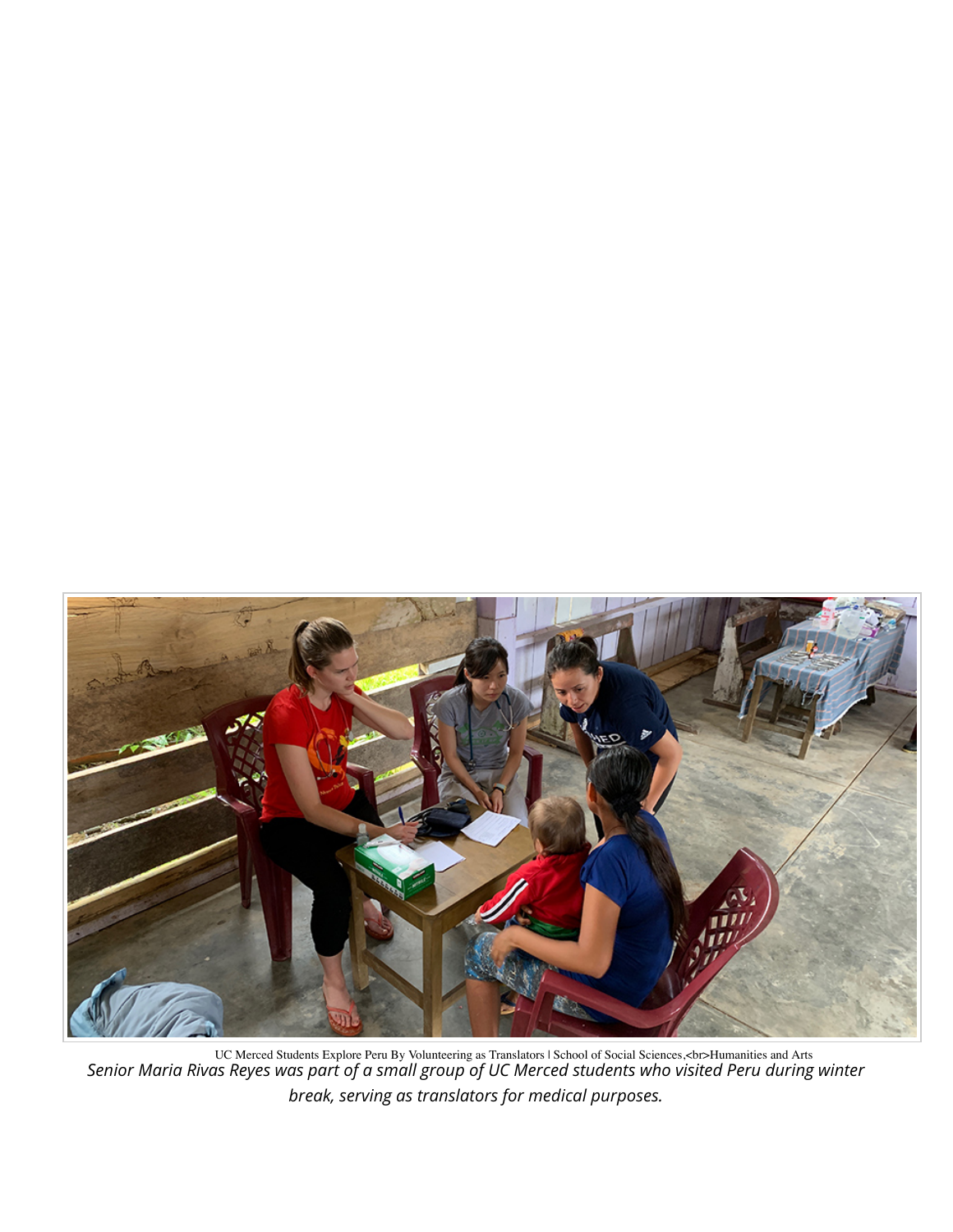The explorer mentality, public health Professor Stephen Wooding (https://www.ucmerced.edu/content/stephen-wooding) said, is what sets the students of UC Merced apart from anywhere else. A willingness to try something new, to go somewhere they'd never thought possible, is a part of the Bobcat DNA.

For three students, the time they spent traveling up and down the Amazon River over winter break fully embodies this desire to explore.

Undergraduates Henry Castillo, Pedro Garcia and Maria Rivas Reyes spent three weeks serving as interpreters in Peru in January, helping a team of Canadian nurses communicate with the natives in isolated areas of the country.

Wooding has been conducting research in Peru for several years as part of a fellowship from Hellmans Fellow Fund (http://www.hellmanfellows.org/fellows/stephen-wooding/). His focus is on the genetics that produce the bitterness of the cassava plant — also known as yuca — and how locals domesticated the plant despite its toxicity.

UC Merced students often join Wooding in his research, but this most recent trip unfolded differently. In Wooding's eyes, it opened up a new world of possibilities for students — something he has been working toward since he joined the university in 2013.

"I'm delighted because it's fulfilling an objective I have but I'm also delighted because these are truly likable kids and this helps propel them forward," Wooding said. "They sometimes don't appreciate how special they are and I hope to help them discover that."



*Professor Stephen Wooding researches the genetics of the cassava plant and how locals in Peru have domesticated its toxicity.*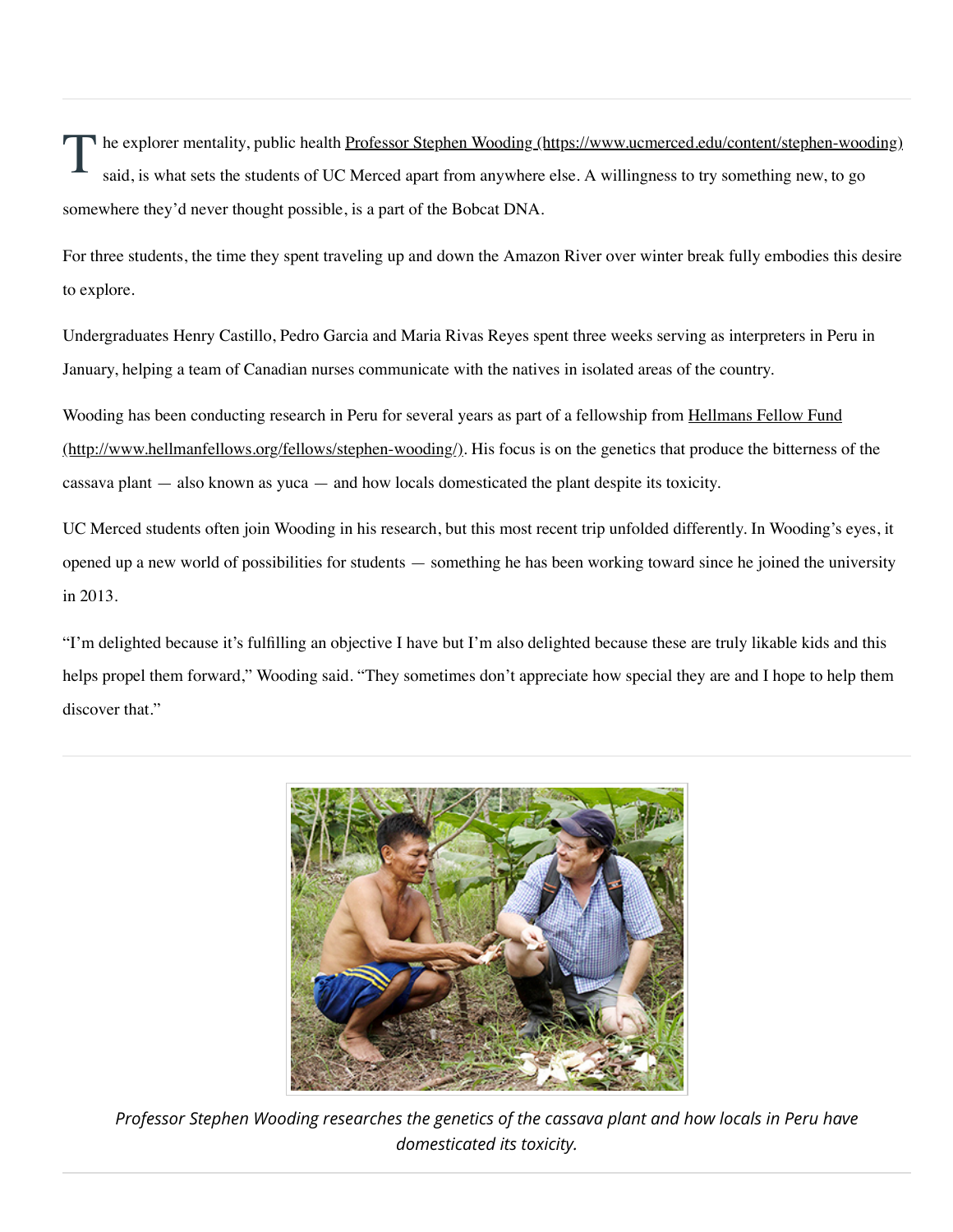The students volunteered through Project Amazonas (https://www.projectamazonas.org/), a non-governmental organization journeys down the Amazon River by boat to help the citizens of Peru. All three students grew up with Spanish as their first language and helped the nurses communicate with visitors who attended their pop-up clinics at schools and even under people's homes — which are on stilts in Peru because of the river's rising tides.

"It was rewarding seeing patients' faces when they received medications for themselves and their children," said Rivas Reyes.

"When UC Merced students are able to engage directly with the residents of remote Amazon communities, they not only improve the quality of medical care that those residents receive, but they also forge a cross-cultural and socioeconomic connection that highlights that we are more alike than we are different," said Project Amazonas President and Scientific Director Devon Graham.

Helping with medications also proved to be one of the most challenging parts of the trip, with subtle differences in the Spanish dialect between the students and Peru natives making it imperative that they communicated correctly.

"We had to be very careful with the prescriptions so that they wouldn't take it all at once," said Garcia. "If I give the wrong information, it could have a negative impact on their health and could really harm someone. So, that was in the back of my mind."

The students used the trip as a research opportunity as well. Rivas Reyes, a public health major, focused on women's health and the locals' attitudes about sexual health. She interviewed women after helping interpret health education classes led by the nurses to see if attitudes changed.

Garcia received a grant to research the perceptions and attitudes residents had toward modern and traditional medicine. He found that many people there are terrified of visiting doctors and often wait too long to be treated or only visit shaman.